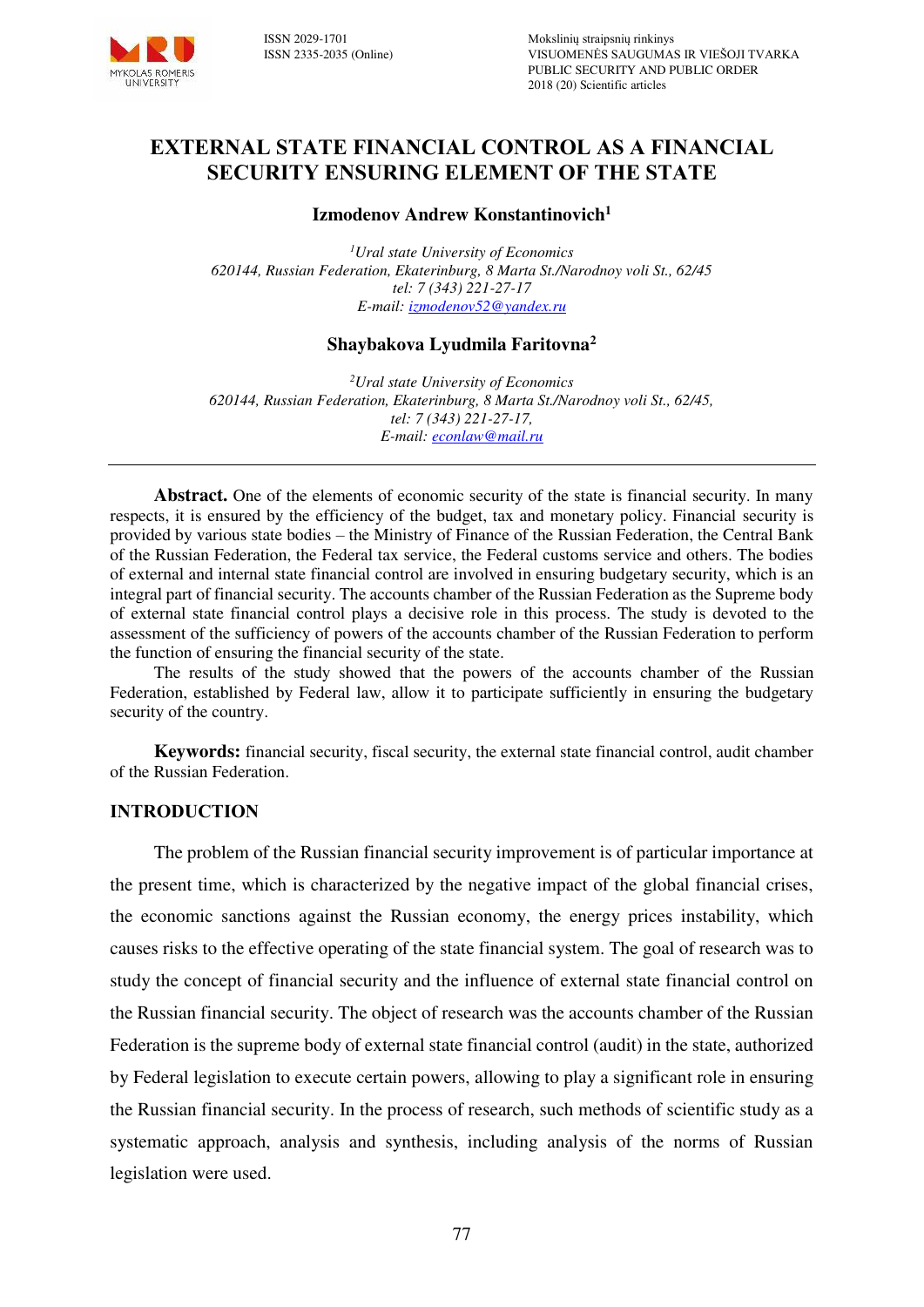

 $\overline{a}$ 

#### **1. FINANCIAL SECURITY AS AN ELEMENT OF NATIONAL SECURITY**

For any state, the priority is to ensure national security, which is characterized by many factors – economic, political, social, environmental and others. At the same time, the economic factor can be considered the material basis of national security. An important element of the economic security of the state is its financial security, which is provided by the ability of state bodies to conduct independent financial policy, to form sufficient financial resources to ensure the stability of the financial system, to solve urgent social and economic problems.

The state Financial security is a status of the financial and credit sphere characterized by a balance, stability to internal and external negative influences, the ability to ensure the effective operation of the national economic system and stimulate economic growth in the country<sup>1</sup>. A broader definition is given by E. V. Karanina: «Financial security is the protection of the financial interests of the state at all levels of financial relations, a certain level of independence, stability of the financial system of the country under the influence of external and internal destabilizing factors that constitute a threat to financial security; the ability of the financial system of the state to ensure the effective functioning of the national economic system and constant economic growth»<sup>2</sup>.

Financial security is largely ensured by the stability of the financial system of the state, which must be able to respond in a timely and effective manner to emerging threats.

We can distinguish two groups of threats to financial security – internal and external. Internal threats arise from a lack of effective governance failures on the part of public authorities, violations of financial discipline and abuses in the management of public finances. External threats are manifested as a result of the growth of a huge mass of capital, high mobility and interconnectedness of financial markets, dependence of national economies on world Finance, increased competition between States for spheres of influence in the world economic space, dependence of the national currency rate and budget occupancy on energy prices<sup>3</sup>.

State financial security is the main condition of its ability to carry out independent financial and economic policy in accordance with its national interests. The state financial security consists in the ability:

<sup>&</sup>lt;sup>1</sup> Gaponenko V. F. Economic and financial security as the most important function of the state in modern conditions / V. F. Gaponenko, Z. V. Margiev // «Vestnik» of Moscow Russia MIA university. - 2013 - № 12. – S. 165-169.

<sup>&</sup>lt;sup>2</sup> Karanina E. V. Financial security (at the level of the state, region, organization, personality) – Monograph. – Kirov: FSBEI VO «VyatSU», 2015.

<sup>&</sup>lt;sup>3</sup> Vorobyov U. N., Vorobyeva E. I., Masheva S. A. Financial safety of the state // Scientific Bulletin: Finance, banks, investments. – 2016 – No. 2. – S. 14-17.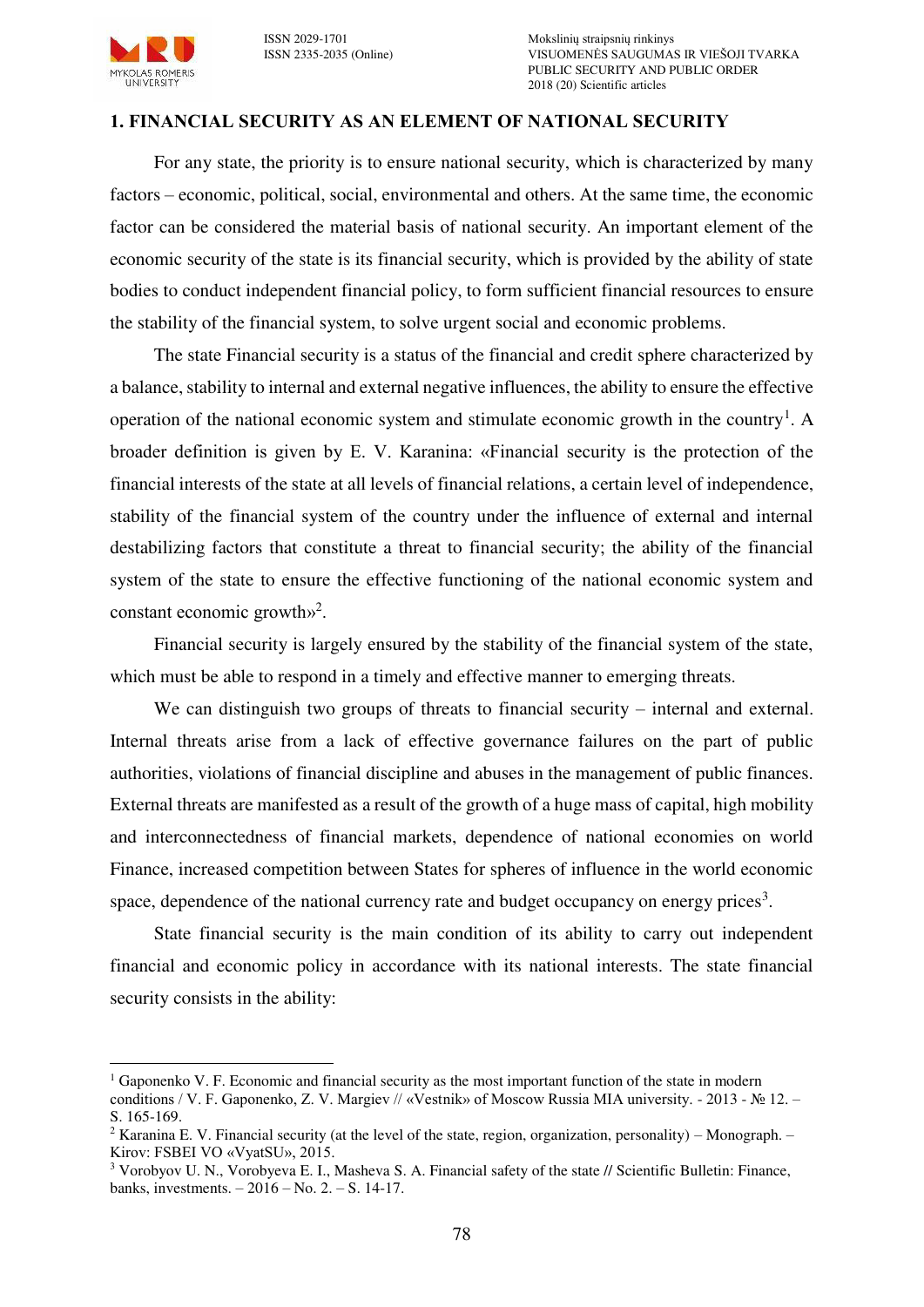- to ensure the stability of the development of the state, its payment system and the main financial and economic parameters;

- to neutralize the impact of the global financial crises and the deliberate actions of other States on the national economy and socio-political system;

- to prevent the flight of capital abroad;

- prevent conflicts between authorities at different levels in the allocation and use of budgetary resources;

- to ensure the optimal attraction and use of foreign borrowings;

- to prevent financial irregularities in the use of national resources.

State financial security includes the following types of security: budgetary, tax, security of the credit and banking system and financial and monetary circulation, investment, inflation and price, safety of the insurance and stock market and currency security<sup>4</sup>.

# **2. INSTITUTIONAL FRAMEWORK FOR ENSURING STATE FINANCIAL SECURITY**

Various state bodies – the Ministry of Finance of the Russian Federation, the Central Bank of the Russian Federation, the Federal tax service, the Federal customs service and othersparticipate in ensuring financial security. In the financial security system, state financial control is essential. An effective system of state financial control is capable, in addition to its direct control function, of providing analysis of problems arising in the financial system of the state, and the adoption of means of countering threats arising in the financial sphere. Thus, the state financial control becomes a means by which the government regulates the economy and social sphere. In this process, financial, legal, administrative and criminal law mechanisms of influence on the subjects of financial and economic relations in order to ensure financial security are used<sup>5</sup>.

An important component of financial security is ensuring the security of the budget system, since it acts as a key lever of the influence of authorities on the processes of filling and spending of budgets of all levels, is a tool for the implementation of social and economic policy of the state. Budgetary security is largely determined by the ability of public authorities to generate sufficient financial resources to meet the challenges facing the state, as well as to ensure the effective use of these resources. Budgetary security of the state is to be ensured by

 4 Karanina E. V. Financial security (at the level of the state, region, organization, personality) – Monograph. – Kirov: FSBEI VO «VyatSU», 2015.

<sup>&</sup>lt;sup>5</sup> Kondrat E. N. The importance of financial control and financial security in the national security state // Law and governance for the XXI century.  $-2012 - N<sub>2</sub> 1$  (22).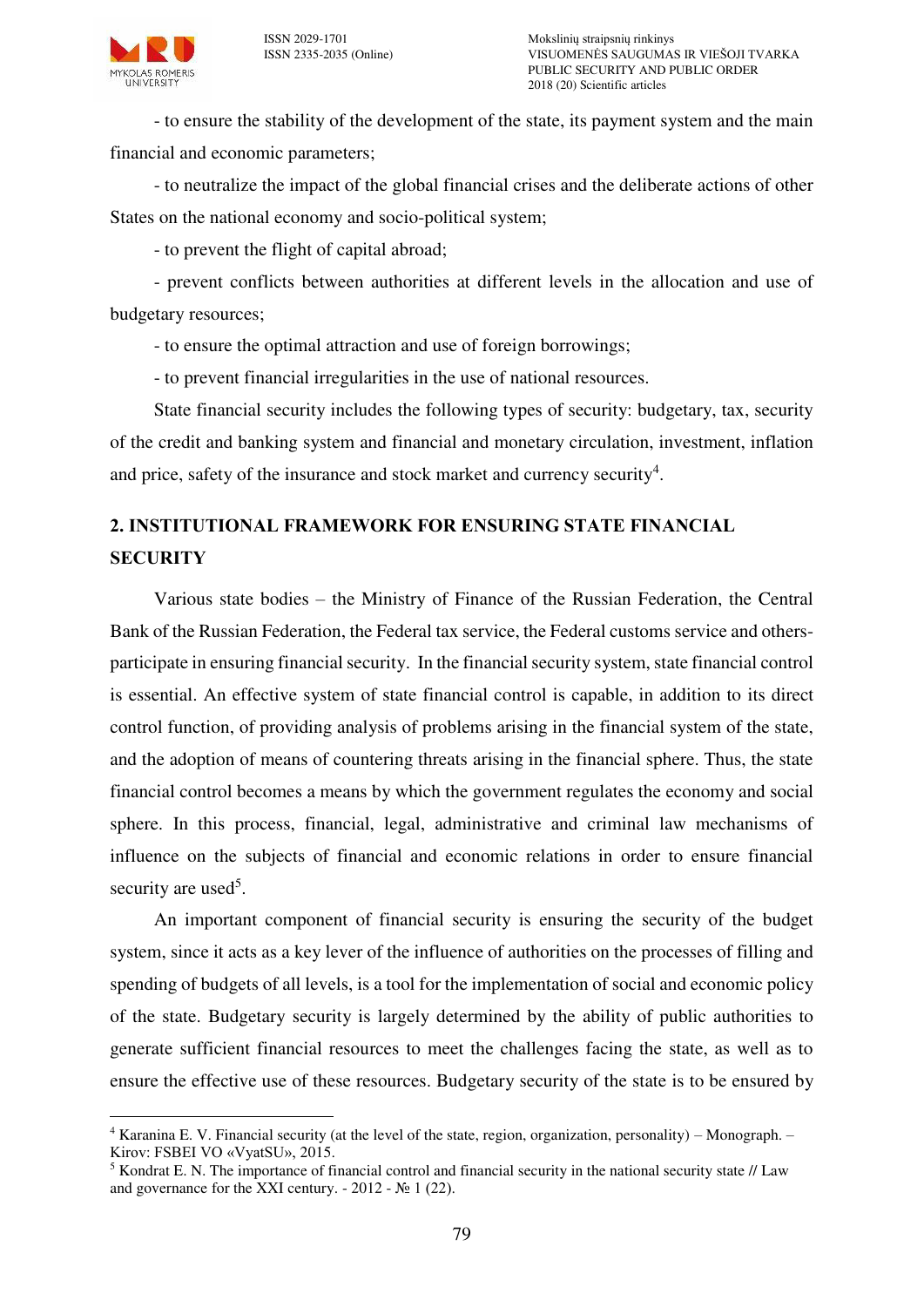

the state authorities, the Ministry of Finance of the Russian Federation taking the leading place among them. The bodies established for external and internal state financial control also play a significant role in ensuring budgetary security.

The internal state financial control is organized by the Executive bodies of state power at the Federal and regional levels. At the Federal level, the Federal Treasury has been created for this purpose, in the Russian Federation subjects these powers are exercised by financial bodies or specially created bodies of internal financial control. The main powers of these bodies the Budget code of the Russian Federation defined control of observance of the budget legislation of the Russian Federation, and control of completeness and reliability of the reporting on implementation of the state programs<sup>6</sup>. It is obvious that these powers are of a tactical nature and cannot fully ensure the budgetary security of the state.

The Russian Federation Accounts chamber exercises external state financial control in the sphere of budget legal relations at the Federal level. It is a state body with special status and has wide powers. At the regional level, control and accounting bodies of the Russian Federation subjects have been created (their activities are not considered in this study). The mechanism of state audit is the subject of study of many foreign researchers. For example, Alexandra Otetea, Cristina Maria Tita (Batusaru), Mihai Aristotel Ungureanu are working on tools to assess the financial impact of the state audit on the national budgets of Great Britain and Romania<sup>7</sup>. David Hay, Carolyn Cordery explores the historical stages of the formation of public audit and its impact on the development of the public sector<sup>8</sup>. Deniz A. Appelbaum, Alex Kogan, Miklos A. Vasarhelyi in their research systematize more than 300 publications devoted to the study of problems of state audit and external state financial control<sup>9</sup>. Manuel Pedro Rodríguez Bolívar and colleagues point to the need for public policy to strengthen the processes of internationalization with the dissemination of best practices in public financial control to national public audit mechanisms<sup>10</sup>.

 $\overline{a}$ 

<sup>6</sup> The Budget Code of the Russian Federation., p. 265.

<sup>&</sup>lt;sup>7</sup> Alexandra Otetea, Cristina Maria Tita (Batusaru), Mihai Aristotel Ungureanu. The Performance Impact of the Supreme Audit Institutions on National Budgets. Great Britain and Romania Case – Comparative Study// Procedia Economics and Finance, Volume 27, 2015, Pages 621.

<sup>&</sup>lt;sup>8</sup> David Hay, Carolyn Cordery. The value of public sector audit: Literature and history// Journal of Accounting Literature, Volume 40, 2018, Pages 1.

<sup>9</sup> Deniz A. Appelbaum, Alex Kogan, Miklos A. Vasarhelyi. Analytical procedures in external auditing: A comprehensive literature survey and framework for external audit analytics// Journal of Accounting Literature, Volume 40, 2018, Pages 83.

<sup>&</sup>lt;sup>10</sup> Manuel Pedro Rodríguez Bolívar, Andrés Navarro Galera, Laura Alcaide Muñoz. Governance, transparency and accountability: An international comparison//Journal of Policy Modeling, Volume 37, Issue 1, 2015, Pages 136.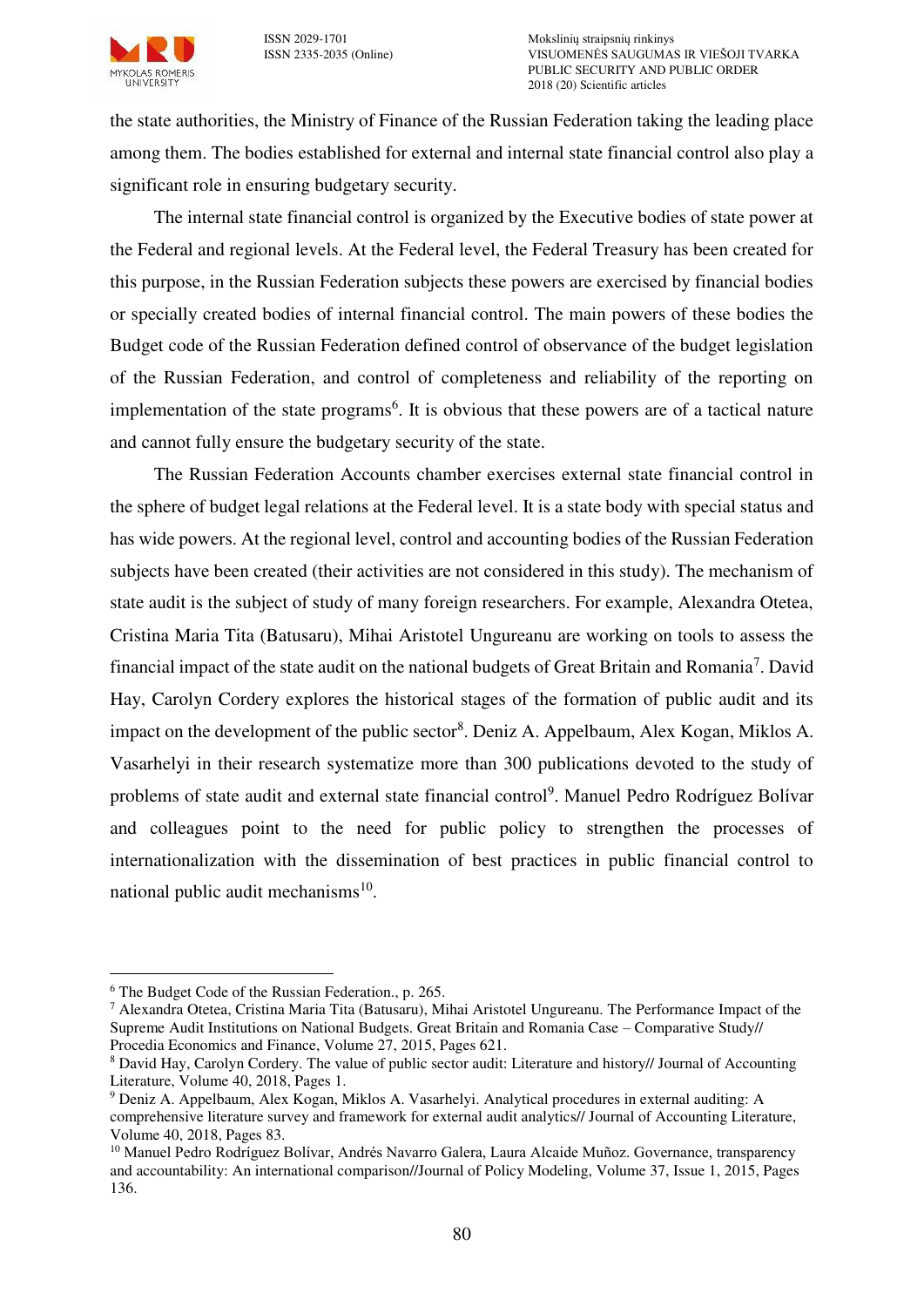

### **3. THE INSTITUTIONS OF THE STATE AUDIT OF RUSSIA**

In recent years, Russia has adopted a number of Federal laws regulating state financial control in the public sector, specifying the powers of external state financial control bodies, expanding the powers of the Russian Federation Accounts chamber<sup>11</sup>.

What is the peculiarity of the Russian Federation Accounts chamber and why it has a significant impact on the state financial security?

Firstly, the accounts chamber is a constitutional body of financial control established by the Federal Assembly of the Russian Federation and accountable to  $it^{12}$ .

Secondly, it is the Supreme body of external financial control, that is, a body functioning outside the Executive power and designed to exercise control by the legislature over how lawfully and effectively the Executive bodies of state power manage the state public resources.

Thirdly, the activities of the Russian Federation Accounts chamber as an external financial control body can be regulated only by the laws of the Russian Federation.

Fourthly, the Russian Federation Accounts chamber has organizational, functional and financial independence, plans and organizes its activities independently, which ensures the objectivity and independence of the results of its work.

Fifthly, the Russian Federation Accounts chamber is authorized to carry out preliminary, current and subsequent financial control, ensuring its continuity at all stages of the budget process.

Sixthly, the Russian Federation Accounts chamber is not only a financial control body, but also a body of state audit, which gives it special powers in terms of ensuring the state financial security. Thus, the Federal law defines the powers of the Russian Federation Accounts chamber to conduct financial audit, efficiency audit, strategic audit, audit of state programs and Federal investment projects, audit of the financial settlement system, audit of Federal information systems, and other powers in the field of state audit<sup>13</sup>.

Using its status and powers, the Russian Federation Accounts chamber makes a significant contribution to ensuring the state financial security, applying the full range of measures aimed at this. Control measures carried out by the accounts chamber, allow to identify financial irregularities, to return to the budget a significant part of illegally used budget funds, to bring to justice the perpetrators. Therefore, in 2016, the Russian Federation Accounts

 $\overline{a}$ <sup>11</sup> Ponomarenko K. S. Financial and legal regulation of the system of state audit (control) in the Russian Federation // Society: Politics, Economics, Law – 2016 –  $N_2$  1. – S. 64-68.

<sup>12</sup> Russian Constitution, p. 101.

<sup>13</sup> Federal law № 41-FZ of 05.04.2013 «About the Russian Federation Accounts chamber», p. 265.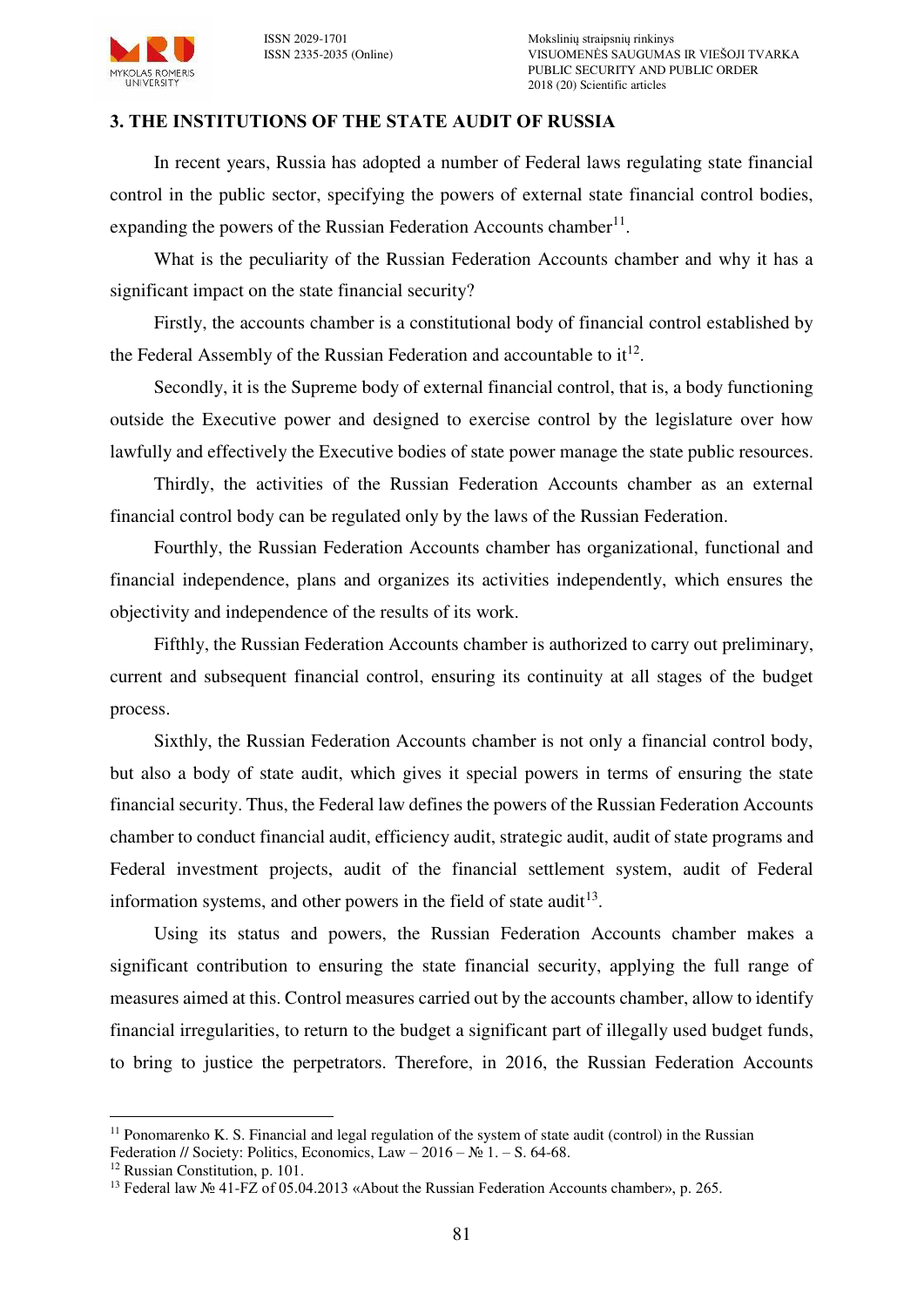

ISSN 2029-1701 Mokslinių straipsnių rinkinys VISUOMENĖS SAUGUMAS IR VIEŠOJI TVARKA PUBLIC SECURITY AND PUBLIC ORDER 2018 (20) Scientific articles

chamber held 321 events, which covered 3211 object. 3845 revealed violations in the amount of 965, 8 billion. In the course of carrying out control actions and by their results 8, 8 billion rubles are compensated in the income of the Federal budget. According to the materials of the audit chamber, law enforcement and security agencies opened 45 criminal cases. According to the results of consideration of materials of the accounts chamber, the Prosecutor General's office issued 264 submissions on elimination of violations of the law, 150 people were brought to disciplinary responsibility. Inspectors of the accounts chamber initiated 411 cases of administrative offenses, in the income of the Federal budget collected  $33.6$  million rubles<sup>14</sup>. These activities are carried out within the framework of subsequent control, that is, after the budget has already been used.

No less important role in ensuring the state financial security is played by the preliminary control, which is carried out by the accounts chamber in the planning of budget expenditures. It makes it possible to forecast Federal budget expenditures in an optimal way and to minimize the possibility of committing financial irregularities. In the course of preliminary control, the accounts chamber shall carry out an examination of draft Federal laws on the Federal budget and budgets of state extra-budgetary funds of the Russian Federation, an examination of draft Federal laws relating to expenditure obligations of the state, an examination of state programs, international treaties of the Russian Federation, strategic planning documents. Preliminary control allows analyzing and assessing the quality of forecasting budget revenues and expenditures, investment and debt policies, forming and using a system of targets based on the priorities of socio-economic development of the state in the development and implementation of strategic planning documents.

In the process of ongoing monitoring, the accounts chamber monitors budget execution, which allows assessing the impact of internal and external conditions on the actual level of achievement of the goals of socio-economic development of the Russian Federation, the effectiveness of the formation, management and disposal of Federal resources in order to ensure security and socio-economic development of the state. Based on the results of the monitoring, the accounts chamber prepares quarterly operational reports on the Federal budget execution and quarterly operational information on the implementation of the budgets of the state offbudget funds of the Russian Federation and submits them to the chambers of the Federal Assembly. The Russian Federation Accounts chamber has the authority to carry out state audit, during which it has the opportunity to conduct an in-depth analysis of the financial situation, to

 $\overline{a}$ <sup>14</sup> Golikova T. A. the accounts chamber returned almost nine billion rubles to the Federal budget in 2016 // «Vestnik» AKSOR – 2017 – № 2. - P. 26-30.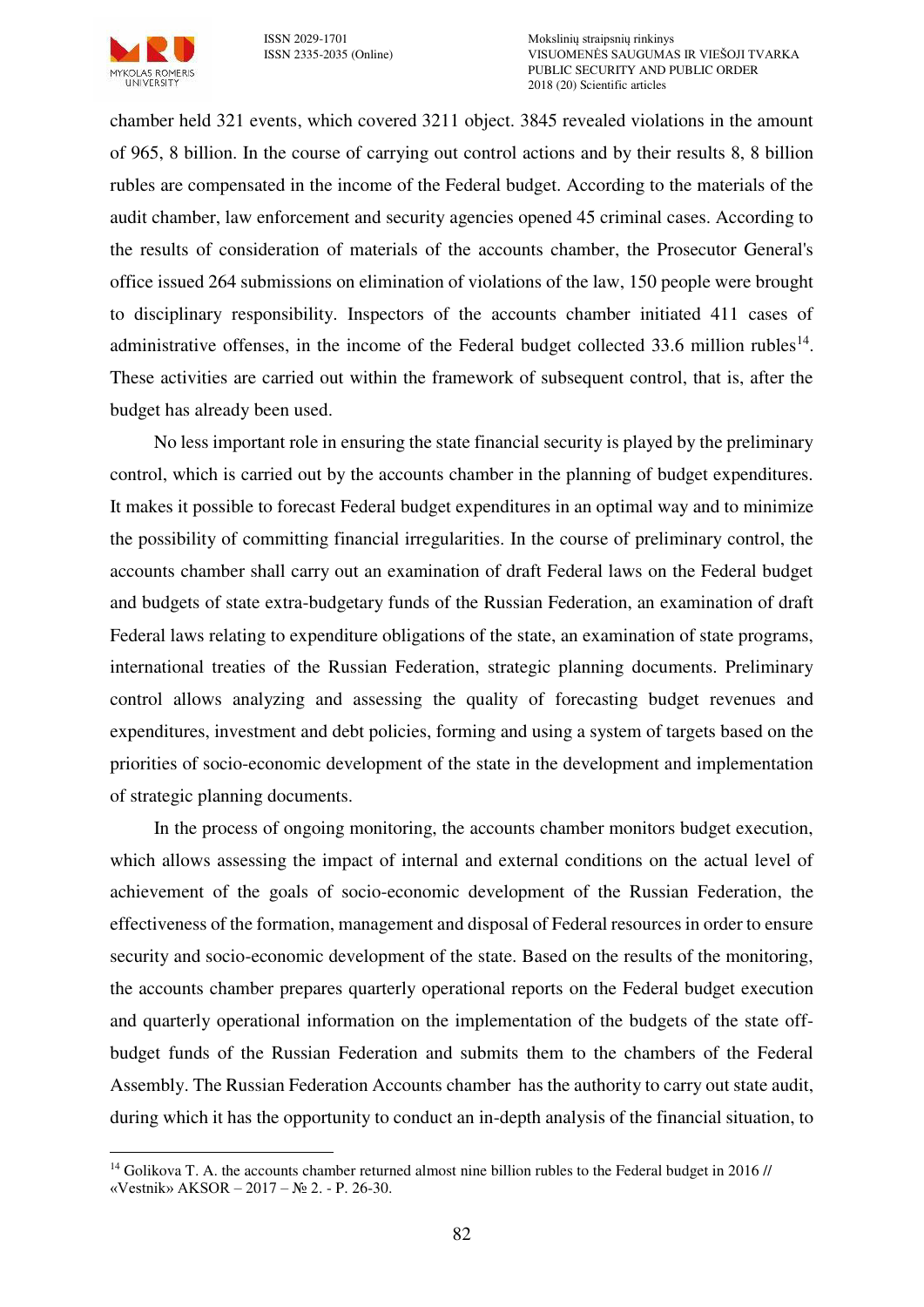assess the impact of various factors on the achievement of the goals of socio-economic development of the state, to develop proposals to improve the functioning of the state mechanism and to submit them to the Supreme legislative body of the state<sup>15</sup>.

As the Supreme body of state audit, the accounts chamber is authorized to conduct:

- audit of financial settlement systems to facilitate the formation of an effective national payment system;

- audit of the state of internal and external debt of the Russian Federation, the debt of foreign States to the Russian Federation, budget loans provided from the Federal budget;

- audit of realizability and efficiency of achievement of strategic goals of social and economic development of the Russian Federation;

- financial audit to be used for documentary verification of the reliability of financial transactions, budget accounting, budget and other reporting;

- efficiency audit carried out in order to determine the effectiveness of the use of Federal resources obtained by the objects of the audit to achieve the planned goals, to solve the socioeconomic problems of state development;

- strategic audit which is carried out for the purpose of assessment of feasibility, risks and results of achievement of the goals of social and economic development of the Russian Federation provided by documents of strategic planning;

- audit of state programs of the Russian Federation, used to assess the quality of their formation and implementation;

- audit of state and international investment projects carried out to assess the validity of the investment and the efficiency of the use of public resources;

- audit of Federal information systems and projects;

- audit in the field of procurement of goods, works and services for state needs, which aims to assess the validity of procurement planning, their feasibility, effectiveness and efficiency of the use of public funds for procurement;

- audit of the banking system, during which the accounts chamber assesses the activities of the Central Bank of the Russian Federation in terms of servicing the Federal budget, budgets of state off-budget funds of the Russian Federation, public debt service of the Russian Federation.

 $\overline{a}$ <sup>15</sup> Izmodenov A. K., Frants O. B., L. F. Shaybakova «Control, supervision and audit in the public

administration» [Electronic resource] // Regional problems of transformation of the economy, No. 9 (83), 2017.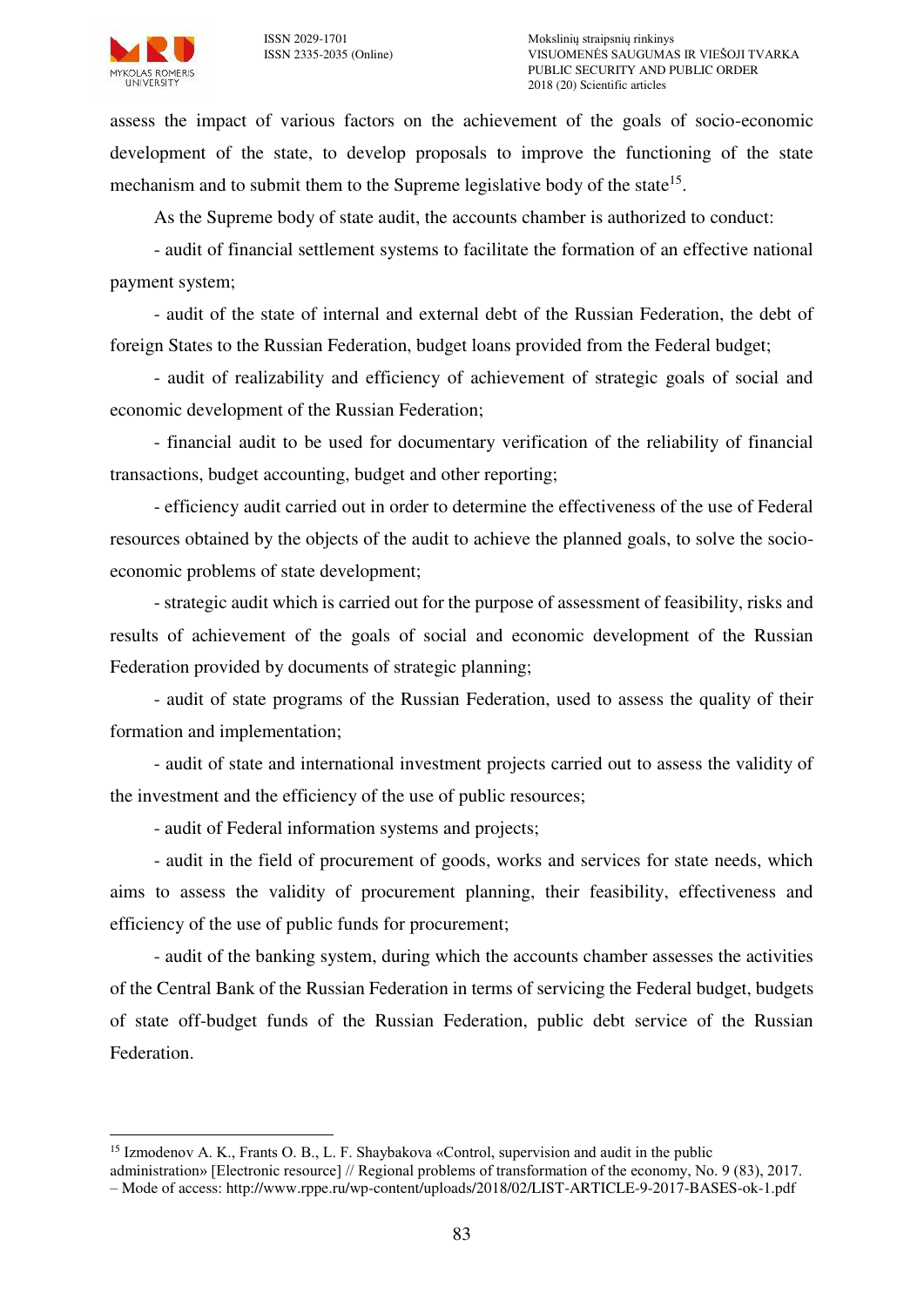

These powers in the field of state audit allow the Russian Federation Accounts chamber to perform not only control functions, but to become a major analytical center, which has a significant impact on the efficiency of the financial system of the state, the entire state mechanism.

# **CONCLUSION**

The analysis of the Russian Federation Accounts chamber powers, established by Federal legislation, allows for the conclusion that the Accounts chamber, as the supreme body of external state control and audit, has sufficient opportunities for effective participation in ensuring the budgetary security of the country. Thus, external state financial control becomes an essential element of the state financial security ensuring system.

## **INFORMATION ABOUT SPONSORSHIP**

The reported study was funded by RFBR according to the research project № 18-010- 01109 «A comprehensive assessment of the institutional environment of innovation activity in Russia and its impact on competitiveness and innovation activity of industrial structures»

## **REFERENCES**

- 1. Russian Constitution.
- 2. The Budget Code of the Russian Federation.
- 3. Federal law № 41-FZ of 05.04.2013 «About the Russian Federation Accounts chamber».
- 4. Vorobyov U. N., Vorobyeva E. I., Masheva S. A. Financial safety of the state // Scientific Bulletin: Finance, banks, investments. – 2016 – No. 2. – S. 14-17.
- 5. Gaponenko V. F. Economic and financial security as the most important function of the state in modern conditions / V. F. Gaponenko, Z. V. Margiev // «Vestnik» of Moscow Russia MIA university. - 2013 - № 12. – S. 165-169.
- 6. Gafurova E. R., Prokhorov, L. M. State financial security // Economics and society. 2017 № 4 (35).
- 7. Golikova T. A. the accounts chamber returned almost nine billion rubles to the Federal budget in 2016 // «Vestnik» AKSOR – 2017 – № 2. - P. 26-30.
- 8. Izmodenov A. K., Frants O. B., L. F. Shaybakova «Control, supervision and audit in the public administration» [Electronic resource] // Regional problems of transformation of the economy, No. 9 (83), 2017. – Mode of access: http://www.rppe.ru/wp-content/uploads/2018/02/LIST-ARTICLE-9-2017-BASES-ok-1.pdf
- 9. Karanina E. V. Financial security (at the level of the state, region, organization, personality) Monograph. – Kirov: FSBEI VO «VyatSU», 2015.
- 10. Kondrat E. N. The importance of financial control and financial security in the national security state // Law and governance for the XXI century.  $-2012 - N_2 1$  (22).
- 11. Ponomarenko K. S. Financial and legal regulation of the system of state audit (control) in the Russian Federation // Society: Politics, Economics, Law – 2016 –  $\mathbb{N}^2$  1. – S. 64-68.
- 12. Alexandra Otetea, Cristina Maria Tita (Batusaru), Mihai Aristotel Ungureanu. The Performance Impact of the Supreme Audit Institutions on National Budgets. Great Britain and Romania Case